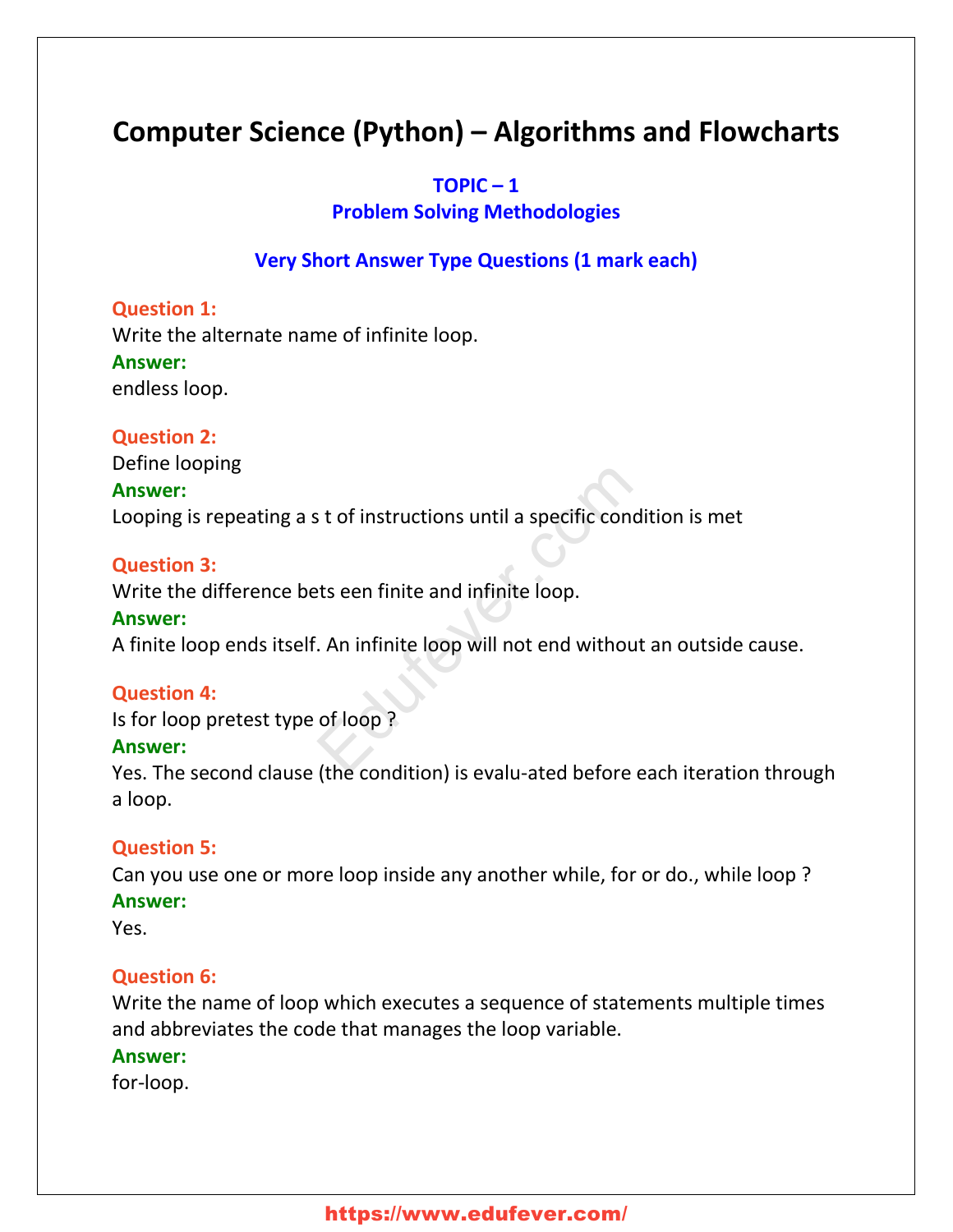# **Question 7:**

Define Variable.

#### **Answer:**

It is the name of space inside computer memory walues can be stored.

# **Short Answer Type Questions-I (2 marks each)**

# **Question 1:**

Define infinite loop.

# **Answer:**

An infinite loop is a sequence of instructions in a computer program which loops endlessly, either due to the loop having no terminating condition, having one that can never be met, or one that causes the loop to start over.

# **Question 2:**

Give an example for infinite loop

# **Answer:**

A simple example of an infinite loop is instructing a computer to keep on adding 0 to 1 until 2 is reached. This will never happen. This will never happen.<br>This will never happen.<br>This will never happen.<br>This will never happen.<br>This will never happen.<br>This experience of the relational experience of logical operators :

# **Question 3:**

What is a logical operator ?

# **Answer:**

Logical operator is a operator used to combine relational expressions. In C++, there are three types of logical operators :

**(i)** Logical AND **(ii)** Logical OR **(iii)** Logical NOT

# **Question 4:**

What will be the minimum number of inputs for finding a simple interest ?

# **Answer:**

The formula of simple interest is :

$$
\text{SI}=\frac{\text{P} \times \text{R} \times \text{T}}{100}
$$

So, to find the simple interest we need to input the value of Principal (P), Rate (R) and Time (T).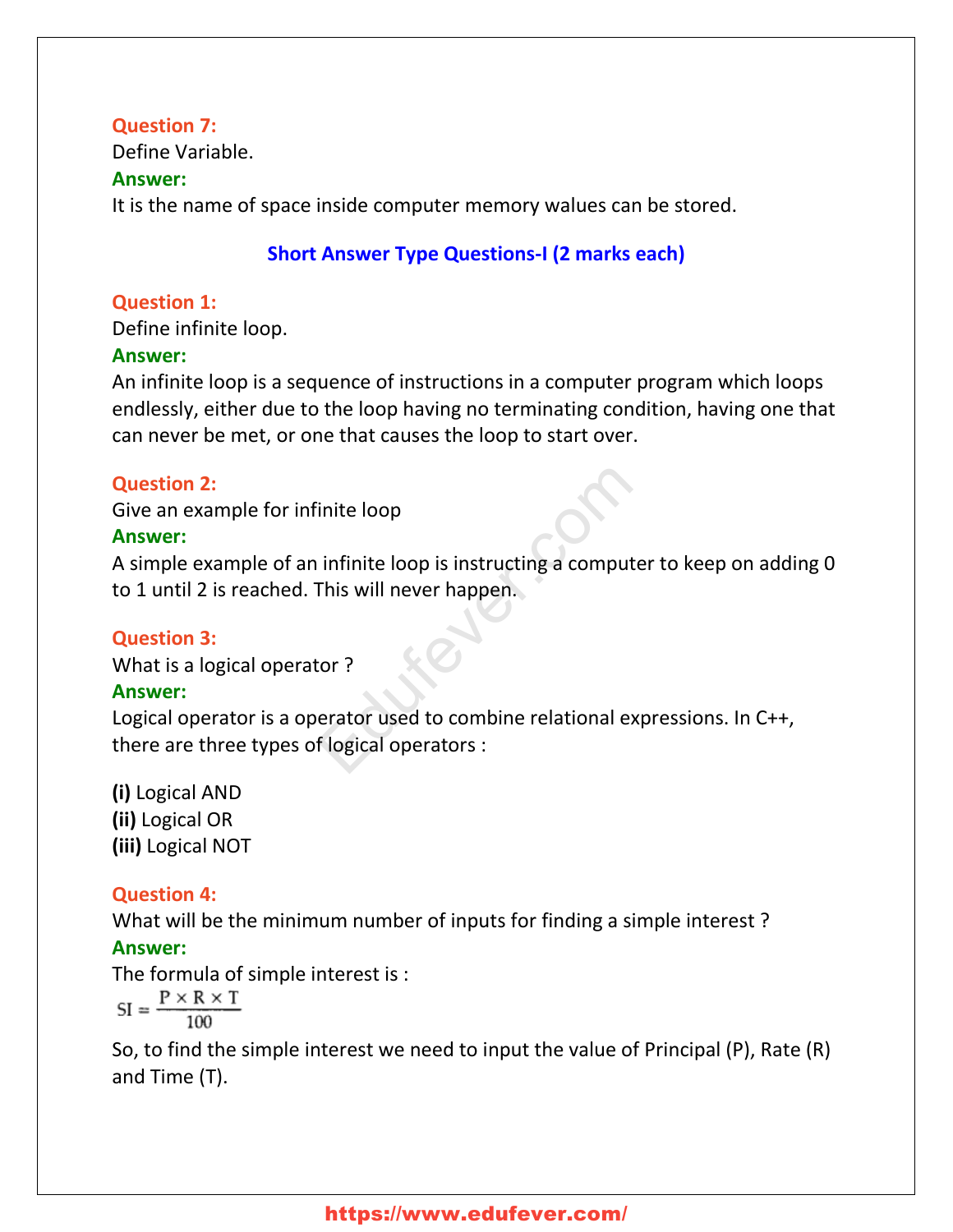Therefore the minimum number of inputs for finding the simple interest is 3 i.e. P R and T.

# **Long Answer Type Questions (4 marks each)**

# **Question 1:**

Explain Modular programming. **Answer:**

**(i)** Modular programming is the technique which divides the entire program into smaller modules, which perform a specific task.

**(ii)** It can often be used in variety of applications and functions with other components of the system.

**(iii)** The order in which the modules are executed by the computer is controlled by the main program. This describes fully the procedures required in the solution to a problem. The procedures are written in the order of the machine execution. **(iv)** OPP is compatible with the modular programming concept to a large extent. Modular Programming enables multiple programmers to divide up the work and debing pieces of the program independently. This describes fully the procedures requestive edures are written in the order of the n<br>
with the modular programming conceptions multiple programmers to divide<br>
togram independently.<br>
Setween modular programming and strat

# **Question 2:**

What is the difference between modular programming and structured programming ?

# **Answer:**

**Modular programming :** It is the act of designing and writing programs as interactions among functions that each perform a single well defined function & which have minimal side effect interaction between them. It is heavily procedural. The focus is entirely on writing code (functions). Data is passive. Any code may access the contents of any data structured passed to it.

**Object Oriented programming :** it is a programming using "objects"-data structures consisting of data fields & methods together with their interactions to design applications and computer programs. Programming techniques may include features such as data abstraction, encapsulation, messaging, modularity, polymorphism/and inheritance.

# **Question 3:**

Differentiate between top down and bottom up methods of modular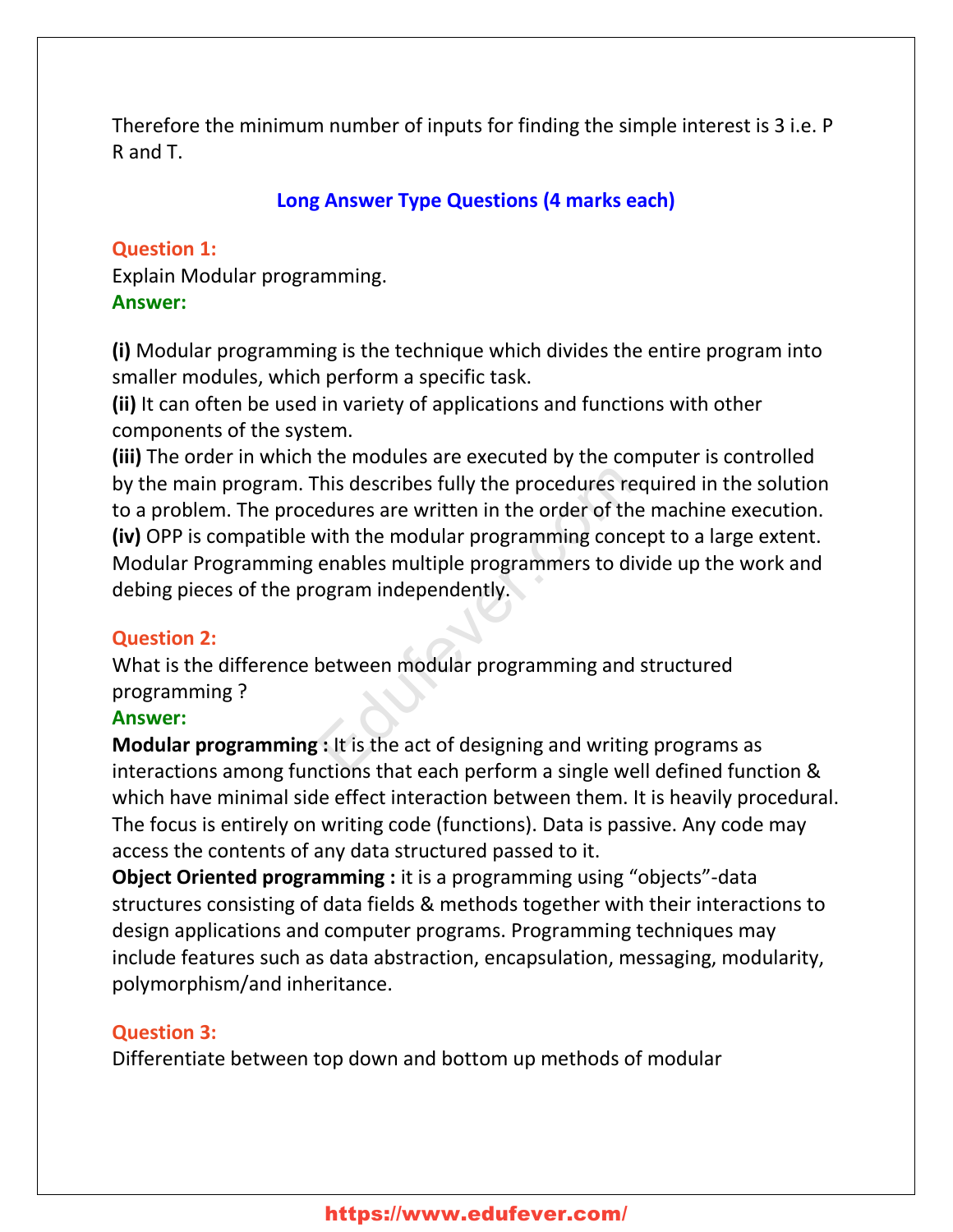# programming. **Answer:**

| <b>Top-Down Method</b>                                                                                                                                                                                                                                                                                                                                                                                           | <b>Bottom-up Method</b>                                                                                                                                                                                                                                                                                                                                                                                                                                                         |
|------------------------------------------------------------------------------------------------------------------------------------------------------------------------------------------------------------------------------------------------------------------------------------------------------------------------------------------------------------------------------------------------------------------|---------------------------------------------------------------------------------------------------------------------------------------------------------------------------------------------------------------------------------------------------------------------------------------------------------------------------------------------------------------------------------------------------------------------------------------------------------------------------------|
| The principle of top down method<br>dictate that a program should be<br>divided into a main module and its<br>related module. Each module should<br>also be divided into sub modules<br>according to software engineering<br>and programming style. The division<br>continues till the module consists<br>only of an elementary process that<br>is intrinsically understood and<br>cannot be further subdivided. | Bottom-up method is just the<br>opposite of top- down method. It<br>refers to a style of programming in<br>which an application is constructed<br>with existing primitives of the<br>programming language and then<br>gradually more and more<br>complicated features are added till<br>applications are written. In other<br>words, initiating the design with<br>simple modules and then fuild them<br>into more complex structures ending<br>at the top is bottom-up method. |
| <b>Question 4:</b><br>What are the advantages of using a modular approach in programming?<br><b>Answer:</b>                                                                                                                                                                                                                                                                                                      |                                                                                                                                                                                                                                                                                                                                                                                                                                                                                 |
| You can store the code across multiple files.                                                                                                                                                                                                                                                                                                                                                                    | It is easy to understand small sections of code in the modular program<br>Modular programming allows collaborative programming Collaborativ                                                                                                                                                                                                                                                                                                                                     |

# **Question 4:**

- It is easy to understand small sections of code in the modular programming.
- You can store the code across multiple files.
- Modular programming allows collaborative programming. Collaborative programming means more' than one program work in one application at the same time.
- Duplication of code, is not possible in modular programming. The programmers create a single procedure for code.
- The errors are localized to a subroutine or function and it is easy to find the errors.
- The code should be used in multiple applications in modular programming.
- The code should be simple and short in modular programming and it is less need to be written.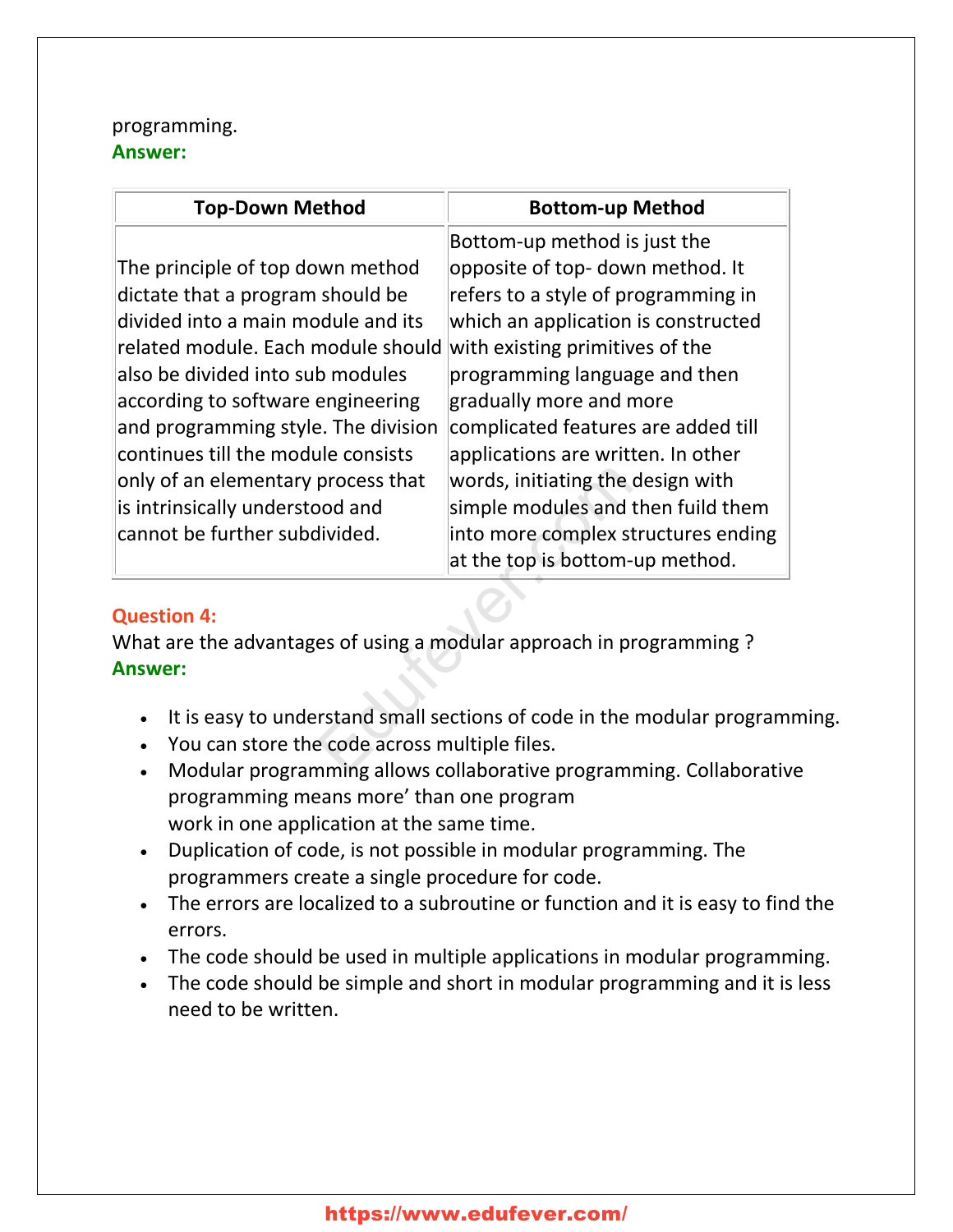# $TOPIC - 2$

# **Algorithms & Flowcharts**

# **Short Answer Type Questions-II (3 marks each)**

# **Question 1:**

Explain Algorithm.

# **Answer:**

An algorithm is a step by step instructions required to solve any problem. These instructions are in user's language that means they are independent of any programming language. **3**

# **Question 2:**

Write some properties of algorithm.

# **Answer:**

Some properties of algorithm are :

- 1. An algorithm should terminate after finite number of steps.
- 2. An algorithm should be simple so that anyone can understand them properly. orithm are :<br>
buld terminate after finite number of st<br>
buld be simple so that anyone can under<br>
buld be universal and lead to an unique<br>
buld have capability to handle some un<br>
during the solution of a particular problems
- 3. An algorithm should be universal and lead to an unique solution of the problem.
- 4. An algorithm should have capability to handle some unexpected situations which may arise during the solution of a particular problem.
- 5. An algorithm should be able to solve all problems of a particular type for which it is designed. **[Any 3,1 mark for each correct point]**

# **Question 3:**

Write some characteristics of algorithm.

# **Answer:**

Some characteristics of algorithm are :

- 1. Each and every instruction should be short and clear.
- 2. Each instruction should be such that it can be performed in a finite time.
- 3. One or more instructions should not be repeated infinitely.
- 4. After performing the instructions the desired result must be obtained. **[Any 3,1 mark for each correct point]**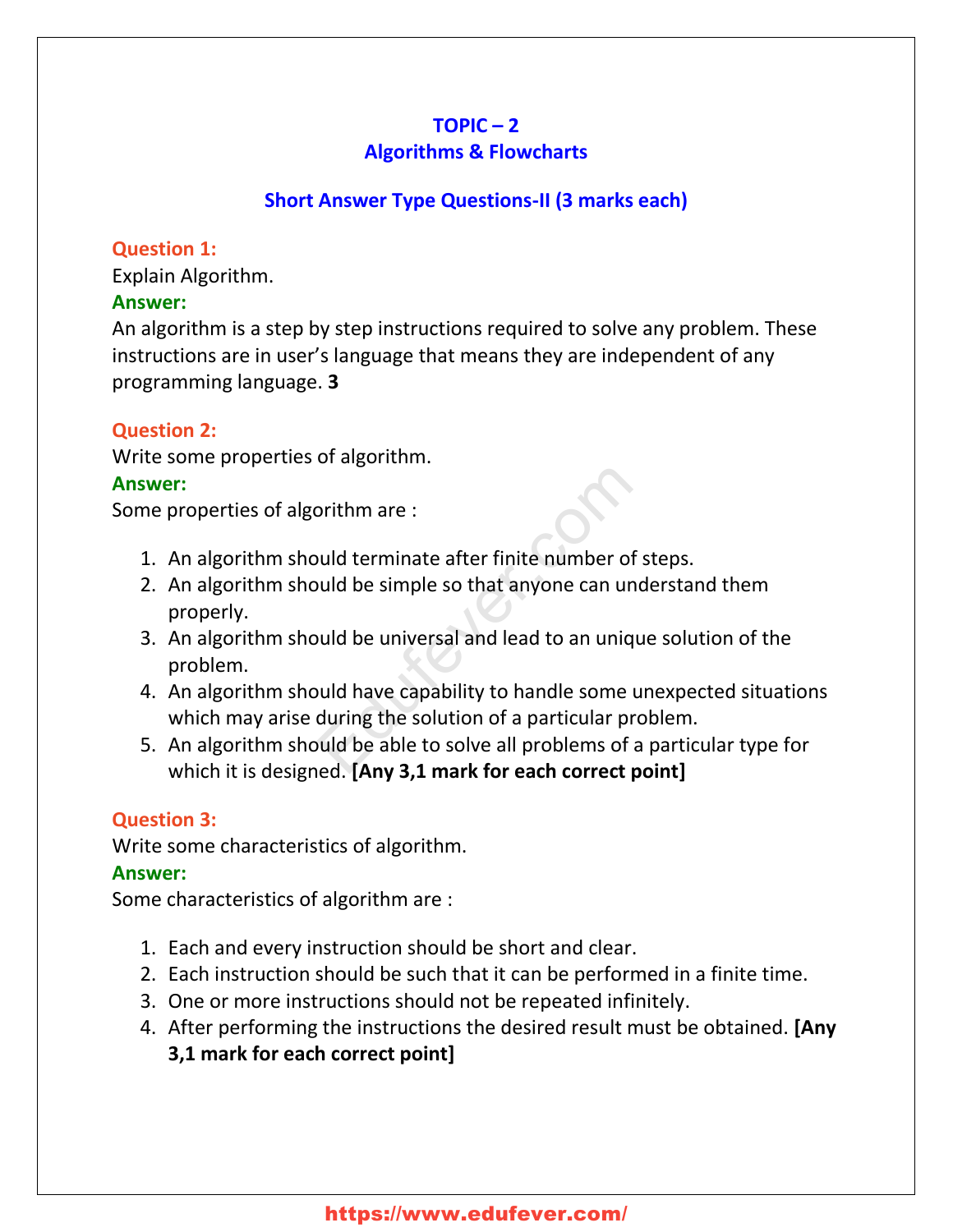## **Question 4:**

Write an algorithm to calculate sum of two numbers. **Answer:**

Step 1 : Start. Step 2 : Read A,B. Step 3: Sum=A+B. Step 4 : Print Sum. Step 5 : Stop. **3**

# **Question 5:**

Write an algorithm to calculate simple interest. **Answer:**

```
Step 1: Start.
Step 2 : Read RR,T.
Step 3 : SI=(P*R*T)/100.
Step 4 : Print SI
Step 5 : Stop. 3
```
# **Question 6:**

Write an algorithm to convert temperature from Fahrenheit to Celsius. **Answer:** ONE CONTROLLER<br>CONVETT LE TREPARTE FRAME FRAME DE LA CONVETT LE TREPARTE FRAME FRAME DE LA CONVERTITE DE LA CONVERTITE DE LA<br>CONVETT LE TREPARTE DE LA CONVERTITE DE LA CONVERTITE DE LA CONVERTITE DE LA CONVERTITE DE LA CON

Step 1: Start. Step 2 : Read F. Step 3: C=(5(F-32))/9. Step 4 : Print C. Step 5 : Stop. **3**

#### **Question 7:**

Write an algorithm to calculate area of triangle. **Answer:**

```
Step 1: Start.
Step 2 : Read a,b,c.
Step 3: s=(a+b+c)/2.
Step 4 : Area = (s(s-a)(s-b)(s-c))^{1/2}.
```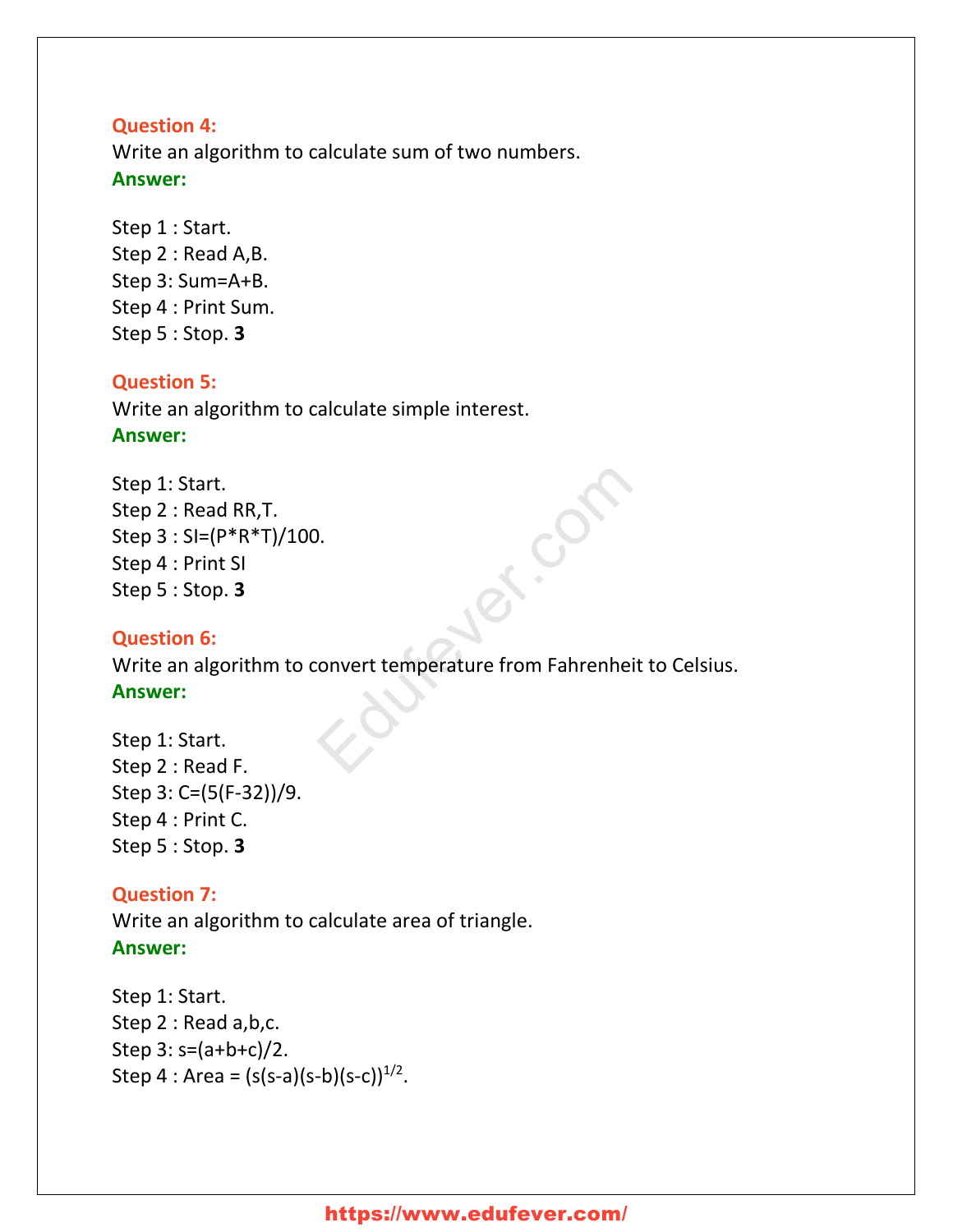Step 5 : Print Area. Step 6 : Stop. **3**

#### **Question 8:**

Write an algorithm that generates the fibbonacci series as: 1,1,2,3, 5,…. N terms. **Answer:** The algorithm as :

```
Step 1 : Begin.
Step 2 : Read N.
Step 3: Let a = 1, b = 1 Step 4: Print a, b.Step 5: ctr = 2.
Step 6: c = a + b.
Step 7 : a = b.
Step 8 : b = c.
Step 9: ctr = ctr + 1.
Step 10 : If ctr < N then repeat steps 6 to 9.
Step 11 : Stop. 3
                           repeat steps 6 to 9.<br>Compute sum of the square of N number.
```
#### **Question 9:**

Write an algorithm to compute sum of the square of N numbers.

#### **Answer:**

The algorithm as :

Step 1: Read N. Step 2 : Let  $ctr = 0$ , sum = 0. Step 3 : Read Num. Step  $4:$  ctr = ctr + 1. Step 5 : Compute the square of the number *i.e.,*  $=$  sqr (Num  $*$  Num). Step 6 : *s*um = sum \* sqr. Step 7 : If ctr is less than N then repeat steps 3 to 6. Step 8 : Print sum. Step 9 : End. **3**

#### **Question 10:**

Write an algorithm for calculating the conversion from rupees to dollars.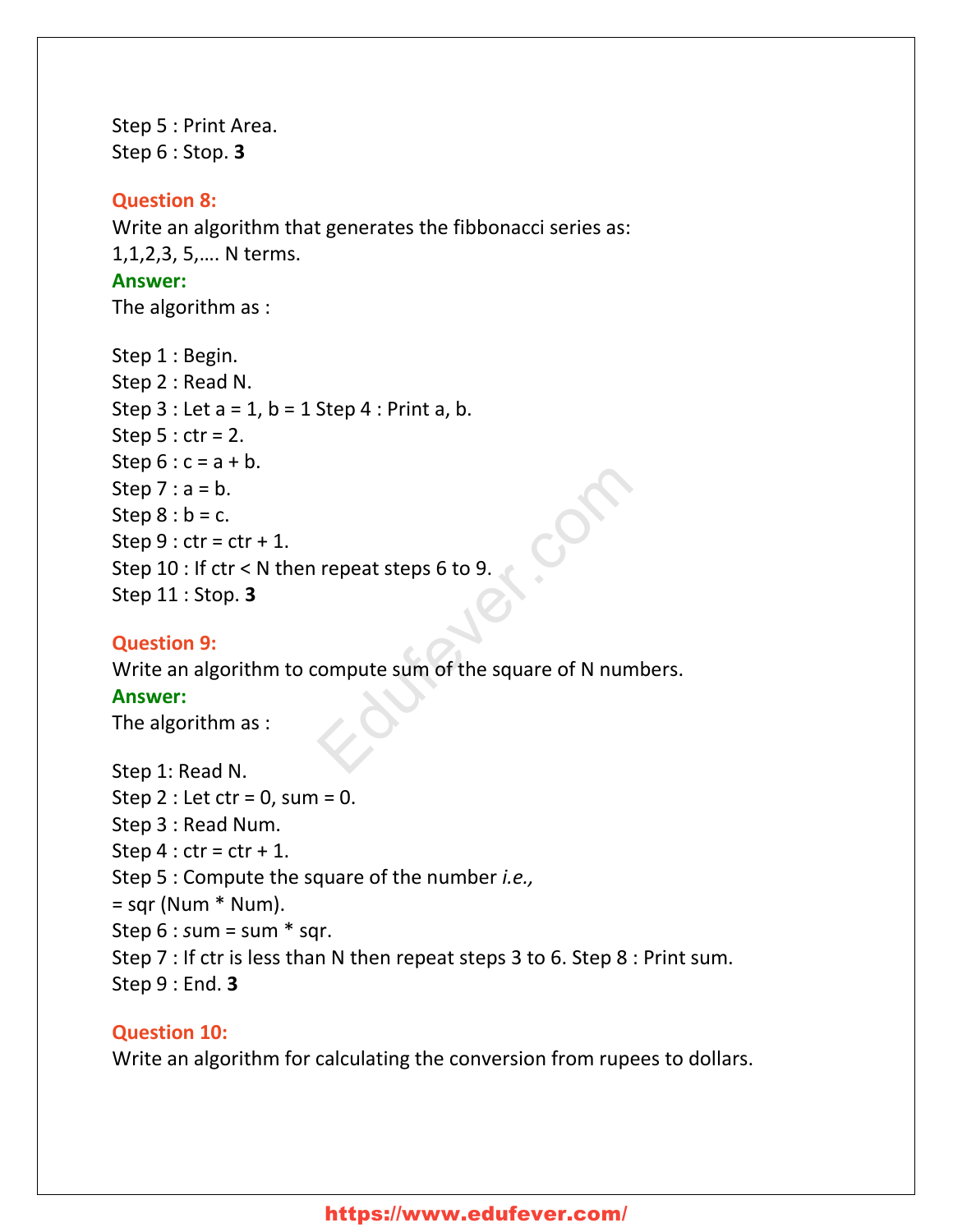Algorithm is defined as follows :

Step 1: Start. Step 2: Read the amount in rupees and conversion rate. Step 3: Calculate the equivalent amount in dollars using the following formula : amount in dollars = amount in rupees / conversion rate. Step 4 : Write the amount in dollars. Step 5 : Stop. **3**

#### **Question 11:**

Write an algorithm to find the largest among three numbers. **Answer:** The algorithm is defined as :

Step 1: Read X, Y, Z. Step 2 : If X > Y continue step 5. Step 3 : If Y>Z then print "Y is the largest "and continue step 7. Step 4 : Continue step 6. Step 5 : If X>Z then print "X is the largest "and continue step 7. Step 6 : Print "Z is largest". Step 7: End. **3** e step 5.<br>
It "Y is the largest "and continue step 7<br>
5.<br>
It "X is the largest "and continue step 7<br>
st".<br>
Print the bigger of any two unique give

# **Question 12:**

Write an algorithm to print the bigger of any two unique given numbers. **Answer:** The algorithm as :

Step 1: Read two numbers A and B. Step 2 : Compare A and B. Step 3 : If A is greater than B then, print A else print B. Step 4 : Stop. **3**

#### **Question 13:**

Write an algorithm to input N numbers and find the largest among them. **Answer:**

The algorithm as :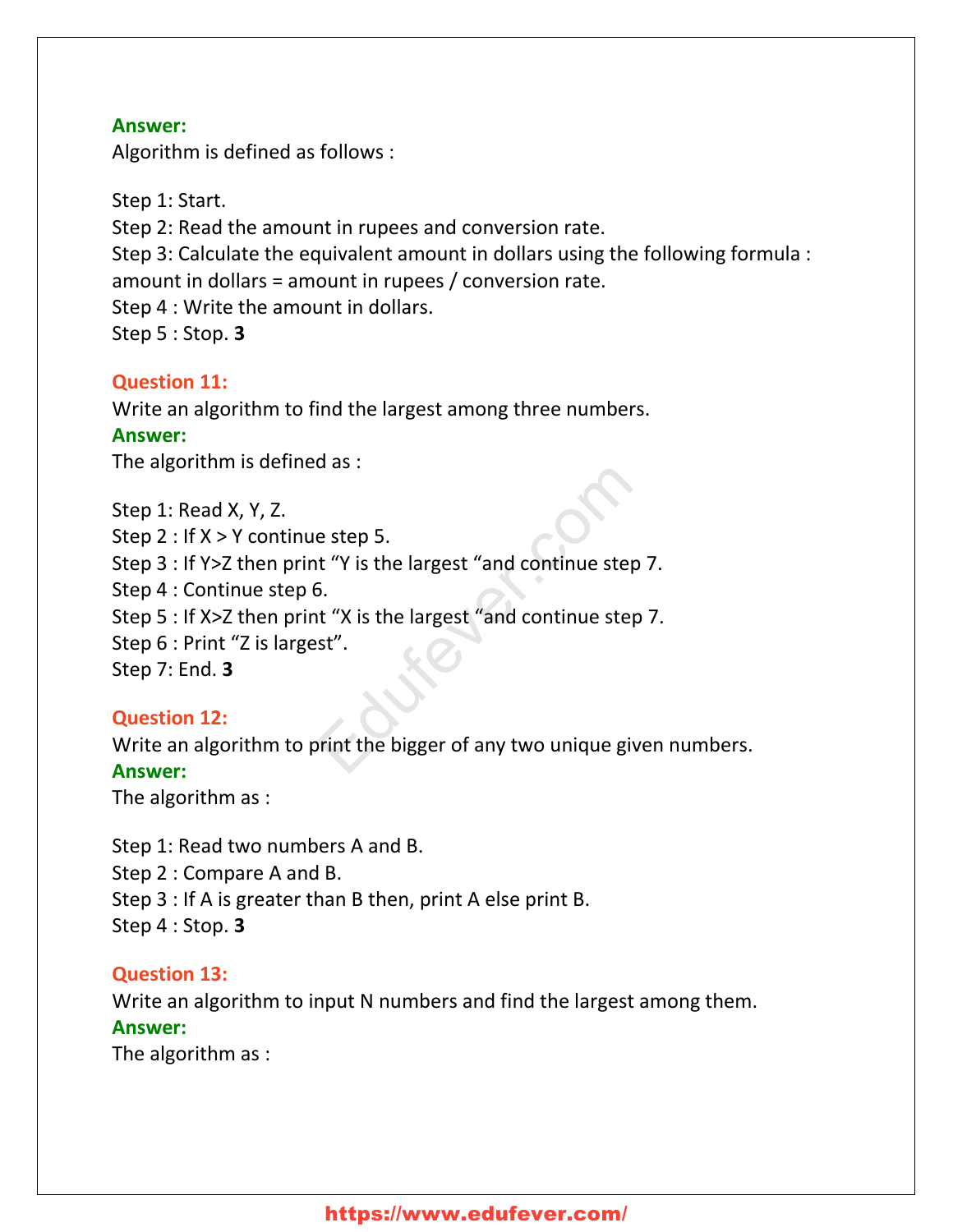Step 1 : Read N. Step  $2:$  Let  $ctr = 1$ . Step 3 : Read Num. Step 4 : large = Num. Step 5 : Read next Num. Step  $6:$  ctr = ctr + 1. Step  $7$  : If (Num > large) then large = Num. Step  $8$ : If (ctr  $\lt$  = N) then repeat steps 5 and 6. Step 9 : Print large. Step 10 : End. **3**

# **Question 14:**

Write an algorithm to compute the sum of odd and even numbers up to N. **Answer:**

The algorithm as :

```
Step 1: Start.
Step 2 : Input N.
Step 3: sume = 0.
Step 4: sumo = 0.
Step 5: ctr = 1.
Step 6: while (ctr \lt = N).
If (ctr mod 2 = 0)
sume = sume + ctr
else
sumo = sumo + ctr.Step 7: Print "sum of even number is" sume.
Step 8 : Print "sum of odd number is" sumo.
Step 9: End.
                                ever.com
```
# **Question 1:** Draw a flowchart to calculate sum of two numbers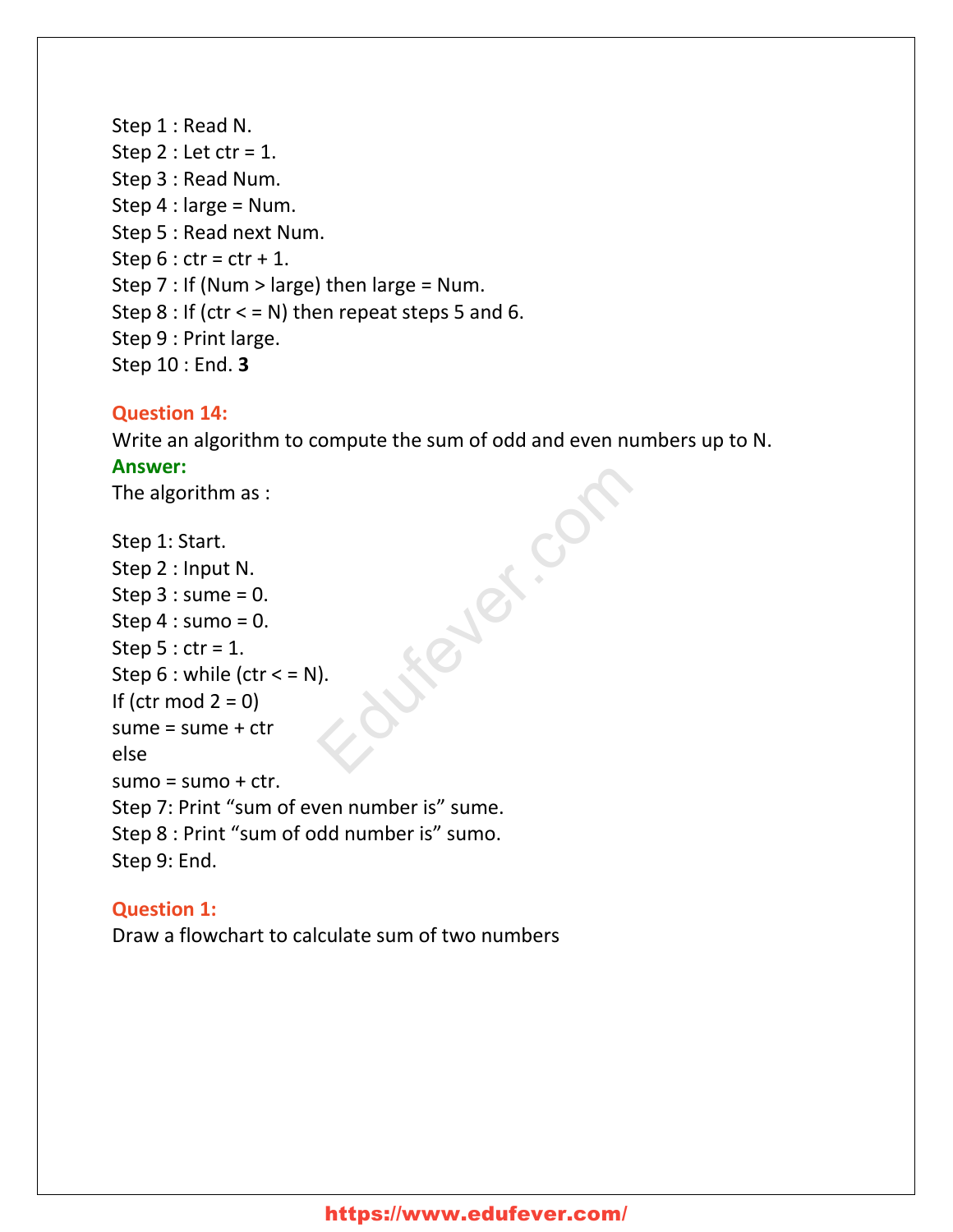

3

#### **Question 2:**

Draw a flow chart to calculate simple interest **Answer:** Iculate simple interest



3

#### **Question 3:**

Draw flowchart to convert temperature from Fahrenheit to Celsius.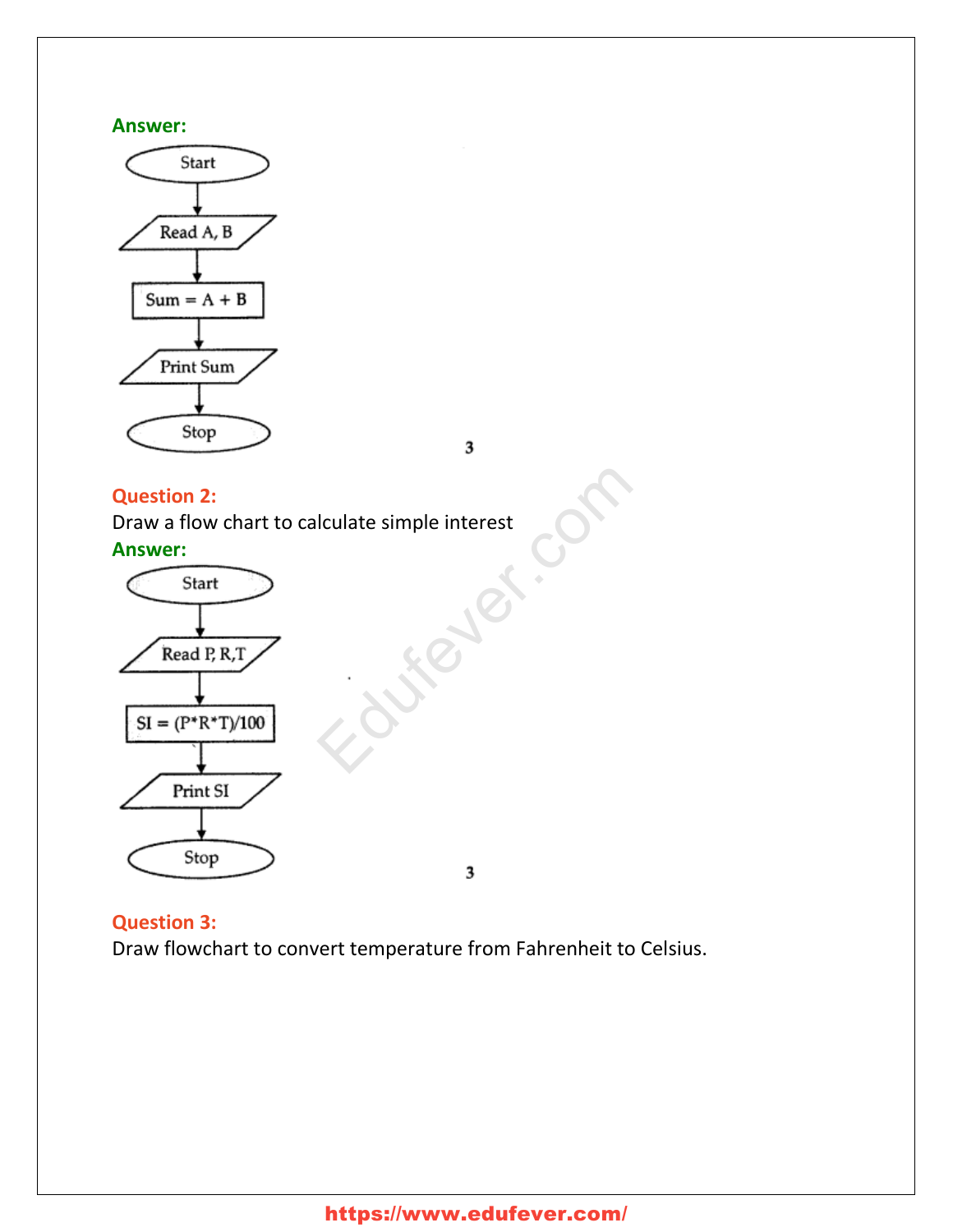

 $\overline{\mathbf{3}}$ 

# **Question 4:**

Draw the flowchart to print the largest of any three numbers. **Answer:**



# **Question 5:**

Draw the flowchart to print sum of first 100 natural numbers.